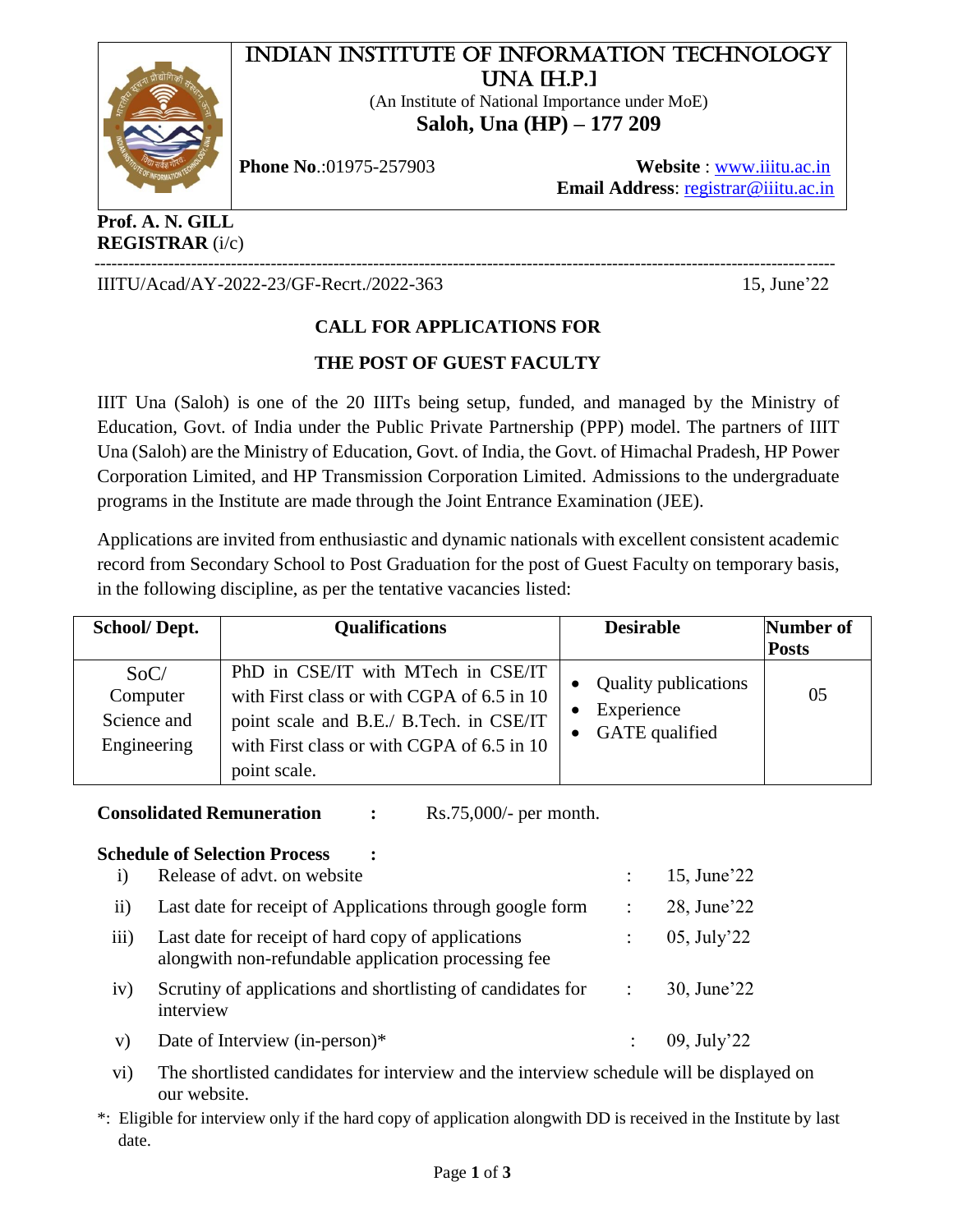The interested candidates may register their candidature by Submitting the online application with scanned copies of certificates, through the following google link:

## <https://forms.gle/7bVBtotxska98m8R8>

The attached format of application is a guideline for the preparation of data and necessary documents for input and uploading at the time of online filling up of applications.

The last date for submission is 17:00 hrs. on 28, June'22. The candidate must submit a set of copies of all relevant documents (self-attested), at the time of joining the institute, if selected. The hard copy of the application alongwith the DD for non-refundable application processing fee may be sent to the following address, not later than 17:00 hrs. on 05, July'22:

> The Director IIIT Una (HP) Saloh, Una – 177 209

## **General terms and conditions:**

- The nature of appointment is purely temporary for a period of one semester and likely to be extended based on the performance till the end of AY 2022-23.
- If selected, three months notice is required on either side to quit the post during the said tenure. In general, the faculty members will not be permitted to leave the institute in between the semester.
- The non-refundable application processing fee is Rs.1,000/- for unreserved category candidates and Rs.500/- for reserved category candidates. The non-refundable application processing fee may be paid by a demand draft drawn in favour of the Director, IIIT Una payable at Una.
- The DD and the hard copy of the application must be sent to the Institute before the deadline.
- Original documents of age proof/degrees/mark sheets/experience must be presented on demand.
- The most recent three journal (refereed and non-paid) publications may be combined as a single pdf and kept ready before filling up of application form.
- Applicants in employment (private, government or any other organization) are required to submit a "No Objection Certificate" from the employer at the time of interview.
- No TA/DA will be paid for attending the interview.
- The selected candidates will be required to join immediately on or before 13, July 2022.
- Canvassing in any form will render a candidate ineligible.
- The selected faculty members may have to discharge their duties in-person in the permanent campus at Saloh, Una.